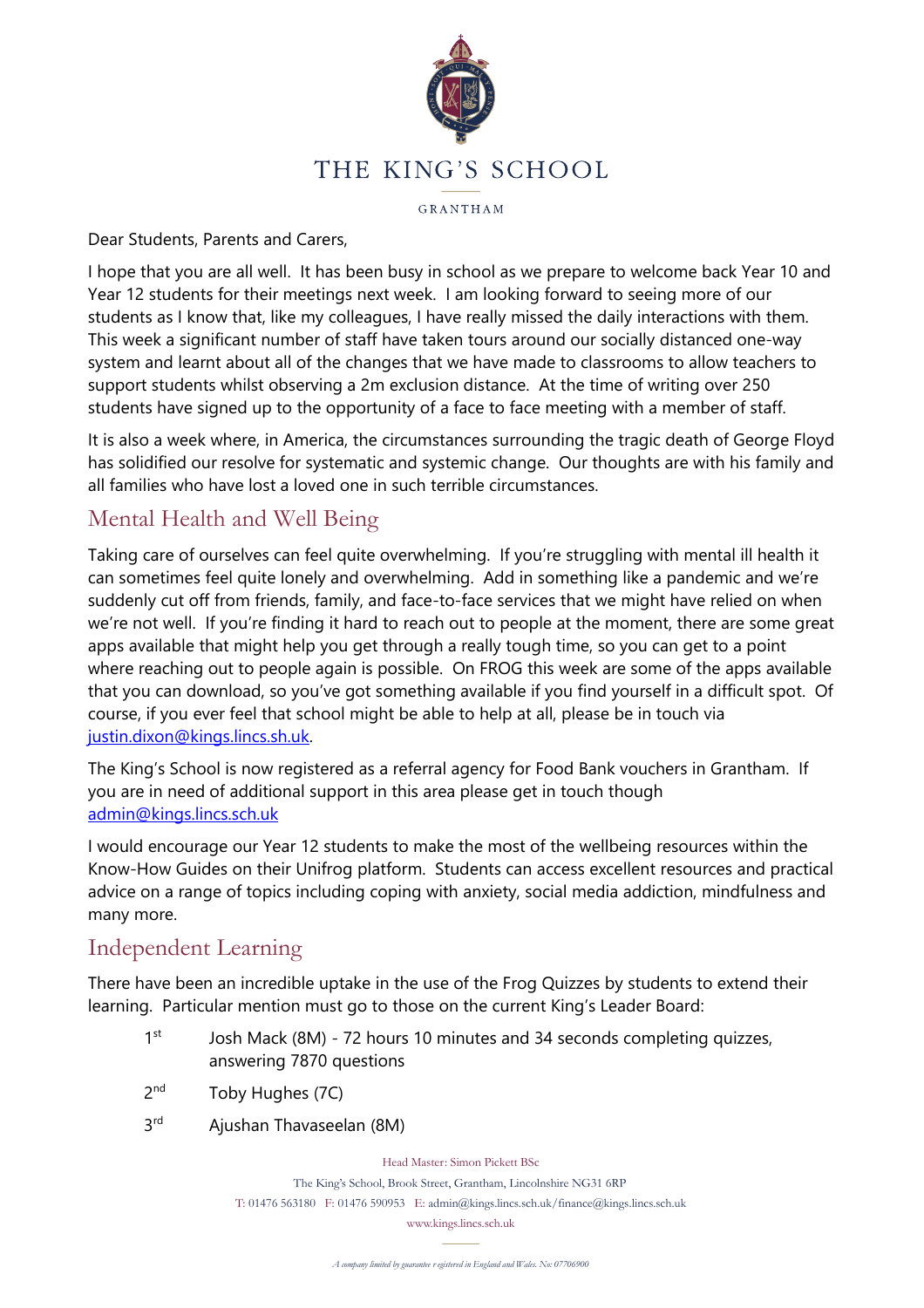

- $4<sup>th</sup>$ Monty Leeming (8F)
- $5<sup>th</sup>$ Liam Lowes (8B)

#### Year 12 Examinations

Subject Leaders will be contacting Year 12 students on Frog over the coming days to inform them of a suggested date and time for their end of year exams. After the extended period of remote learning we value the assessment point to allow both staff and students to reflect on individual levels of knowledge and understanding. Analysis of student papers will allow staff to offer optimum individual face-to-face support when students are in school. Structured feedback will allow students to better understand how best to use the summer months to consolidate their Year 12 work and launch themselves more confidently into their final year. Once again, we would urge students not to worry about their exam performance but to embrace the opportunity to gain an honest understanding of their levels of progress and hopefully gain a positive reinforcement of their commitment to their learning and revision practices. To try and ensure their integrity and maximise their potential benefit parents and carers are requested to do all that they possibly can to ensure that the examination is conducted as per the instructions accompanying the relevant paper.

### Year 10 and 12 Students

At the beginning of this letter I mentioned that we are looking forward to welcoming Year 10 and 12 students back to school next week. Can I remind students, who have not yet signed up for a 1 hour meeting with one member of staff that the link to the online booking system is: <https://kingsgrantham.schoolcloud.co.uk/> and the booking should be made by 10:00pm on Friday 12 June. We have asked that boys return to school wearing their uniform. Blazers do not need to be worn.

#### Year 11

The Year 11 Induction into Year 12 will take place online from 09:00 on the 01 July. Students will have access to subject specific guidance and activities to prepare them for their A Level studies. They will also have specific guidance on the content for the reintegration assessments in September. Mr Whales will provide a recorded commentary to accompany a PowerPoint explaining the details of the induction process and the transition to the exciting and stimulating next stage of post 16 education. Mr Whales is also in the process of contacting any Year 11 students who currently have a clash with their A Level options.

## Online Safety

ThinkUKnow has created a page to support parents and young people online. The site includes home activity packs with simple 15-minute activities to support children's understanding of online safety. There is also a parent support section for primary and secondary age children. Further information can be found at [https://www.thinkuknow.co.uk/parents/Support-tools/home-activity](https://www.thinkuknow.co.uk/parents/Support-tools/home-activity-worksheets)[worksheets.](https://www.thinkuknow.co.uk/parents/Support-tools/home-activity-worksheets)

### Fundraising

Rory's initial plan was to run 100 miles in May and he set himself an admirable target of raising  $T$ I wrote earlier this term to share the fantastic charitable efforts of Year 12 student, Rory Mapletoft.